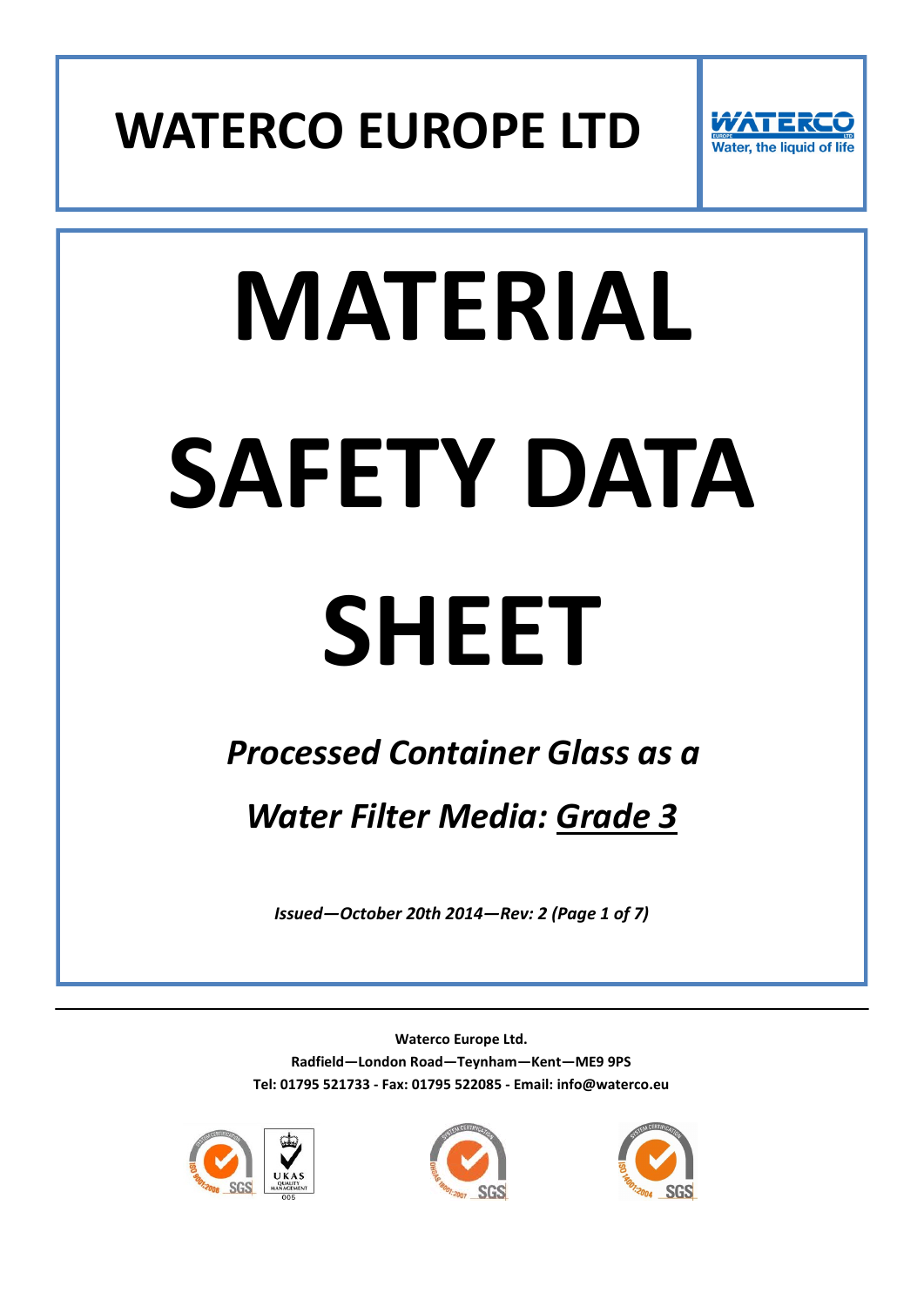

#### *Processed Container Glass as a water filter media: Grade 3*

#### **Product Introduction:**

Waterco Water Filter Media is a quality assured, secondary material produced specifically for the use in treatment of potable water, municipal wastewater, industrial wastewater, filtration of swimming pool water and various aquaculture and fish farming applications.

Processed from post consumer container glass, Waterco manufacture the product in accordance with PAS 102: *Specification for processed glass for selected secondary end markets*.

The product is completely inert, free from organic contaminants and is supplied ready for use.

#### **Physical Data:**

Shape: Particle shape ratio  $> 5:1,0\%$  1 Colour: *Mixed Glass (no more than 5% other)* Particle Size Distribution: 3.*0mm—1.0mm 98.5% passing 3.0mm; 3.9% passing 1.0mm* <sup>2</sup> Moisture Content: <  $0.02\%$  3

#### **Chemical Composition:**

Silicon: 33.6% Sodium: 11.2% Calcium: 6.50% Aluminium: 0.80% Potassium: 0.50% Magnesium: 0.526%

#### **Potential Harm to Health:**

This material has been classified as non-hazardous, and contains no substances as "hazardous / dangerous" as contained within Directive 67/548/EEC.

Directive EH40/2005 & 2007 stipulates that there are no defined parameters for glass dusts because of its inert nature and therefore does not have a WEL and is classed as general dust.

Eyes and the throat can become irritated when exposed to significantly high concentration levels.

There are no significant immediate health concerns, physical or environmental hazards.





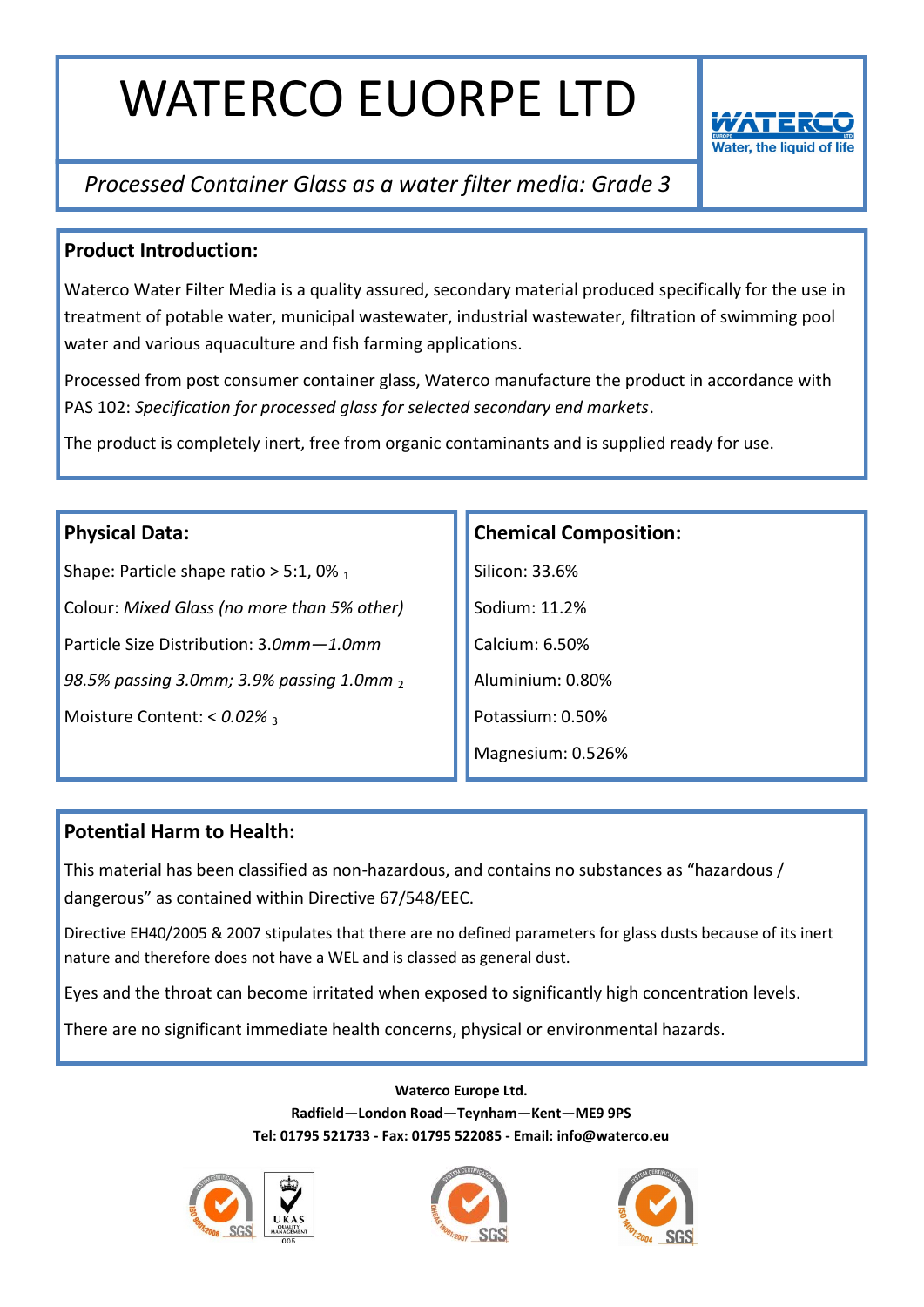

*Processed Container Glass as a Water Filter Media: Grade 3*

| <b>First Aid Measures:</b>                                                                                                                       |                                                                                                                                                                  |  |
|--------------------------------------------------------------------------------------------------------------------------------------------------|------------------------------------------------------------------------------------------------------------------------------------------------------------------|--|
| INHALATION:                                                                                                                                      | Direct exposure could cause irritation to the mucus membranes. If irritation<br>continues, seek further medical attention                                        |  |
| INGESTION:                                                                                                                                       | Non toxic. If ingested, please wash out with cold water. Swallowing large quantities<br>can lead to discomfort. If this occurs, seek immediate medical attention |  |
| SKIN:                                                                                                                                            | If an irritation occurs after contact, ensure that all affected areas are washed<br>continuously with hot water & soap                                           |  |
| EYES:                                                                                                                                            | Bathe the eye(s) in a saline / water based solution for a minimum period of fifteen<br>(15) minutes. If the irritation persists, seek medical attention          |  |
| REPORTING SYMPTOMS: Outline the problem to your nominated GP and advise them of your exact<br>symptoms, which then should be treated accordingly |                                                                                                                                                                  |  |

| <b>Accidental Release Measures:</b> |                                                    |  |
|-------------------------------------|----------------------------------------------------|--|
| PERSONAL PROTECTION:                | Employees are required to wear appropriate RPE/PPE |  |
| <b>EMISSIONS TO AIR:</b>            | There is a small amount of emissions to air        |  |
| CLEANING:                           | Sweep area with a minimum of dusting               |  |





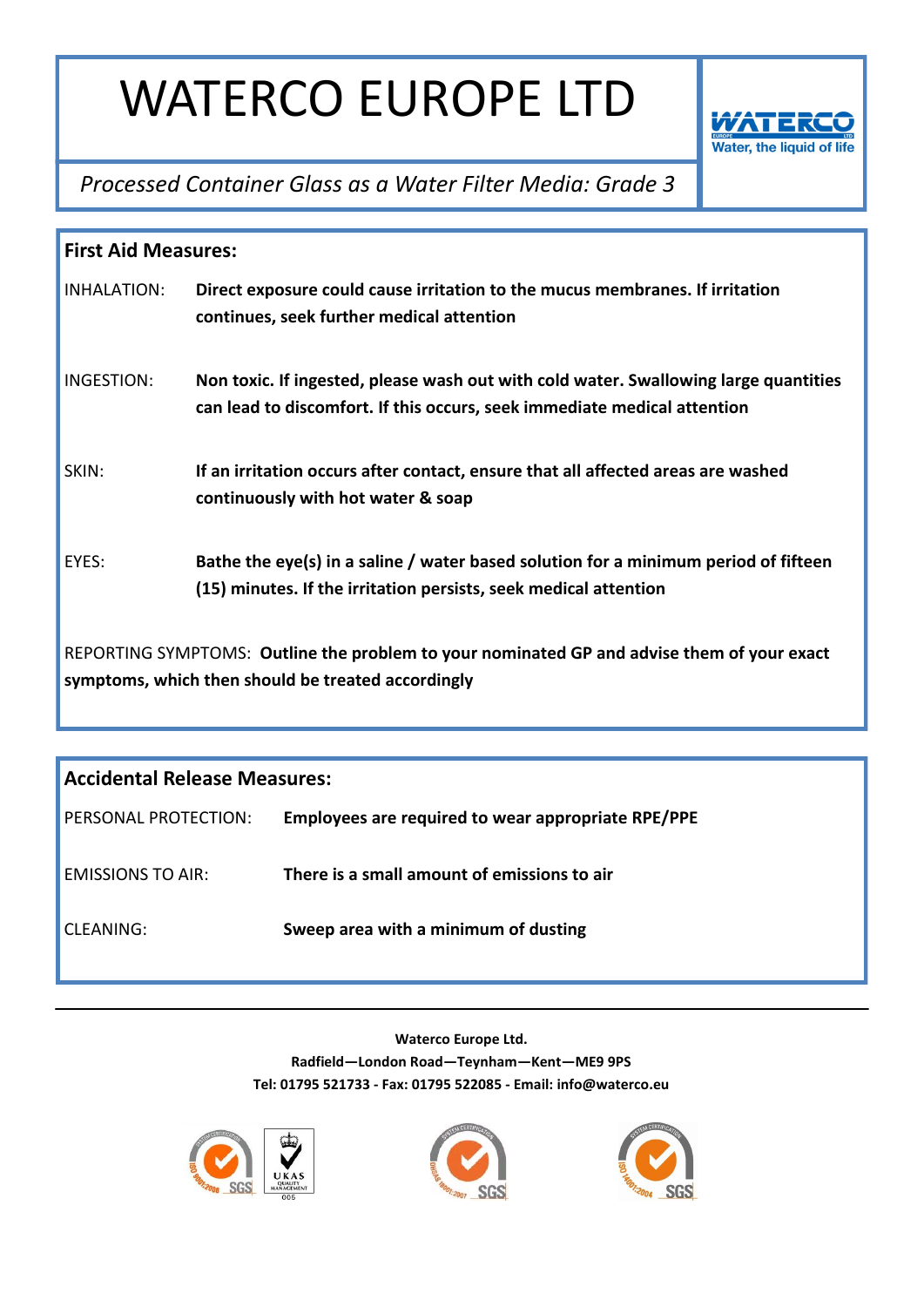

*Processed Container Glass as a Water Filter Media: Grade 3*

| <b>Fire Fighting Measures:</b> |                                                                                                                                                               |  |
|--------------------------------|---------------------------------------------------------------------------------------------------------------------------------------------------------------|--|
|                                | SUBSTANCE FLAMABILITY: The product is a non-flammable substance. The material is a fully oxidised<br>stable silicate and is unable to produce dust explosions |  |
|                                | FIRE FIGHTING CAPABILITY: Suitable extinguishing media for the surrounding fire should be used                                                                |  |

| <b>Handling &amp; Storage:</b> |                                                                                                                                    |
|--------------------------------|------------------------------------------------------------------------------------------------------------------------------------|
| HANDLING:                      | Avoid breathing dust directly. Avoid spillage which can lead to potential<br>slips. Adopt good cleaning and housekeeping practices |
| STORAGE:                       | Store in a dry, cool place                                                                                                         |

**Stability & Reactivity:** not applicable

**Environment & Ecological Information:** not applicable

**Health & Safety Information:** not applicable





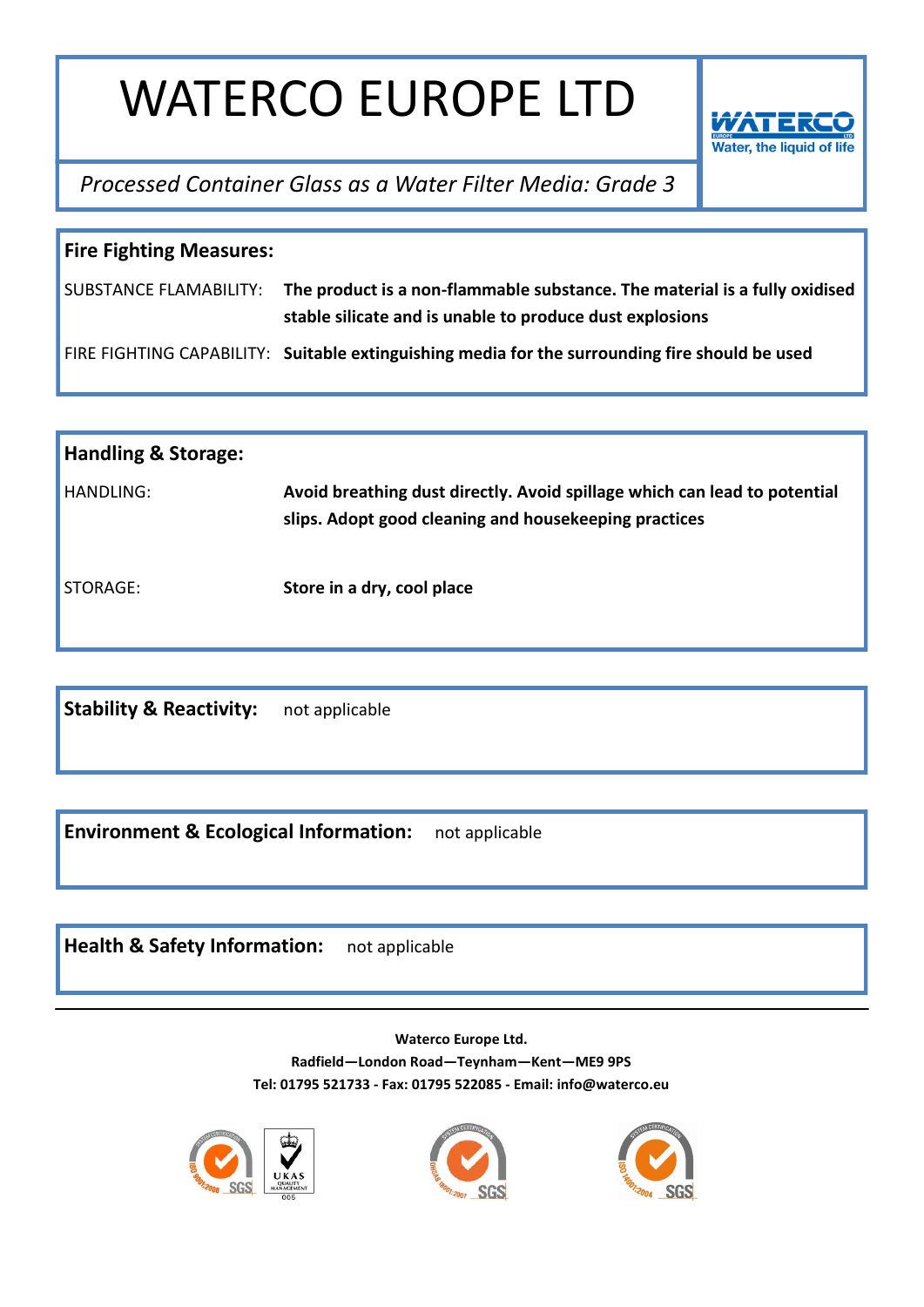

#### *Processed Container Glass as a Water Filter Media: Grade 3*

| <b>Exposure Controls:</b>                                                                                                                            |  |  |
|------------------------------------------------------------------------------------------------------------------------------------------------------|--|--|
| A. Total Dust < 10 mg/m <sup>3</sup> based on an directly exposed 8hr shift.<br>B. Respirable Dust < $4mg/m3$ based on a directly exposed 8hr shift. |  |  |
| Use adequate ventilation if dusty conditions prevail when handling<br>product. For general storage and ordinary handling, general                    |  |  |
| Always utilise HSE approved and CE kite marked equipment                                                                                             |  |  |
| Protective Garments must be used to limit the exposure to skin                                                                                       |  |  |
|                                                                                                                                                      |  |  |
|                                                                                                                                                      |  |  |

| <b>Toxicological Information:</b>                     |                                                                                                                                                                                                                                                                                                    |  |
|-------------------------------------------------------|----------------------------------------------------------------------------------------------------------------------------------------------------------------------------------------------------------------------------------------------------------------------------------------------------|--|
| IMMEDIATE (ACUTE) EFFECTS:                            | Not applicable                                                                                                                                                                                                                                                                                     |  |
| DELAYED (SUBCHRONIC & CHRONIC EFFECTS: Not applicable |                                                                                                                                                                                                                                                                                                    |  |
| OTHER RELEVANT DATA/INFORMATION:                      | Exposure to dust in excess of the daily limit of 10 mg/m <sup>3</sup><br>will expose employees to unacceptable and avoidable<br>harm to health. Where you cannot eliminate the risk,<br>consideration must be given to reduce the risk of harm<br>to the lowest level as is reasonably practicable |  |





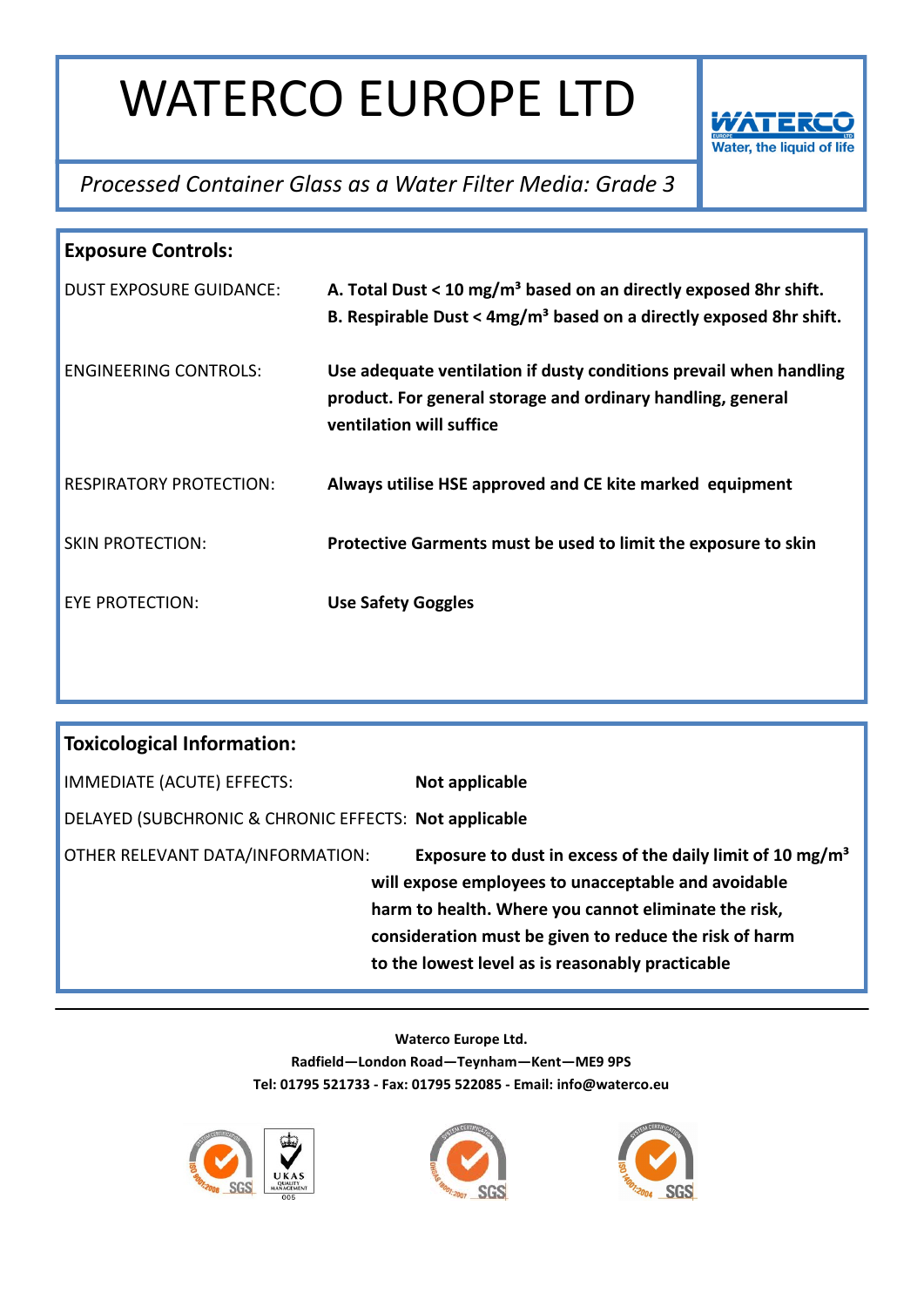

#### *Processed Container Glass as a Water Filter Media: Grade 3*

| <b>Physical &amp; Chemical Properties:</b> |             |                                                            |
|--------------------------------------------|-------------|------------------------------------------------------------|
| APPEARANCE:                                |             |                                                            |
| Physical State:                            |             | <b>Granulated particulates of varying sizes</b>            |
| Colour:                                    | Green       |                                                            |
| Odour:                                     | <b>None</b> |                                                            |
|                                            |             |                                                            |
| SAFETY APPLICABLE DATA:                    |             |                                                            |
| <b>Melting Point:</b>                      |             | 1,500 degrees Celsius (approx)                             |
| Lower explosion limit:                     |             | not applicable                                             |
| Upper explosion limit:                     |             | not applicable                                             |
| Bulk density:                              |             | 2.56                                                       |
| Hardness:                                  |             | 6-7 (Moh's scale)                                          |
| Solubility in water                        |             | <b>Negligible</b>                                          |
|                                            |             |                                                            |
|                                            |             |                                                            |
| <b>Transport Considerations:</b>           |             |                                                            |
| <b>LAND TRNASPORT:</b>                     |             |                                                            |
| ADR, GGVS, RID, GGVE:                      |             | no restrictions                                            |
|                                            |             |                                                            |
| IDENTIFICATION OF THE PRODUCT:             |             |                                                            |
| Danger Number:                             |             | not applicable                                             |
| River/Internal Waterways:                  |             | not regulated (ADNR)                                       |
| Sea Transport:                             |             | not regulated (IMDG, GGV EmS, MFAG)                        |
| Air Transport:                             |             | not regulated (ICAO, IATA-DGR)                             |
| Other Information:                         |             | may be sent by standard commercial mail / courier services |